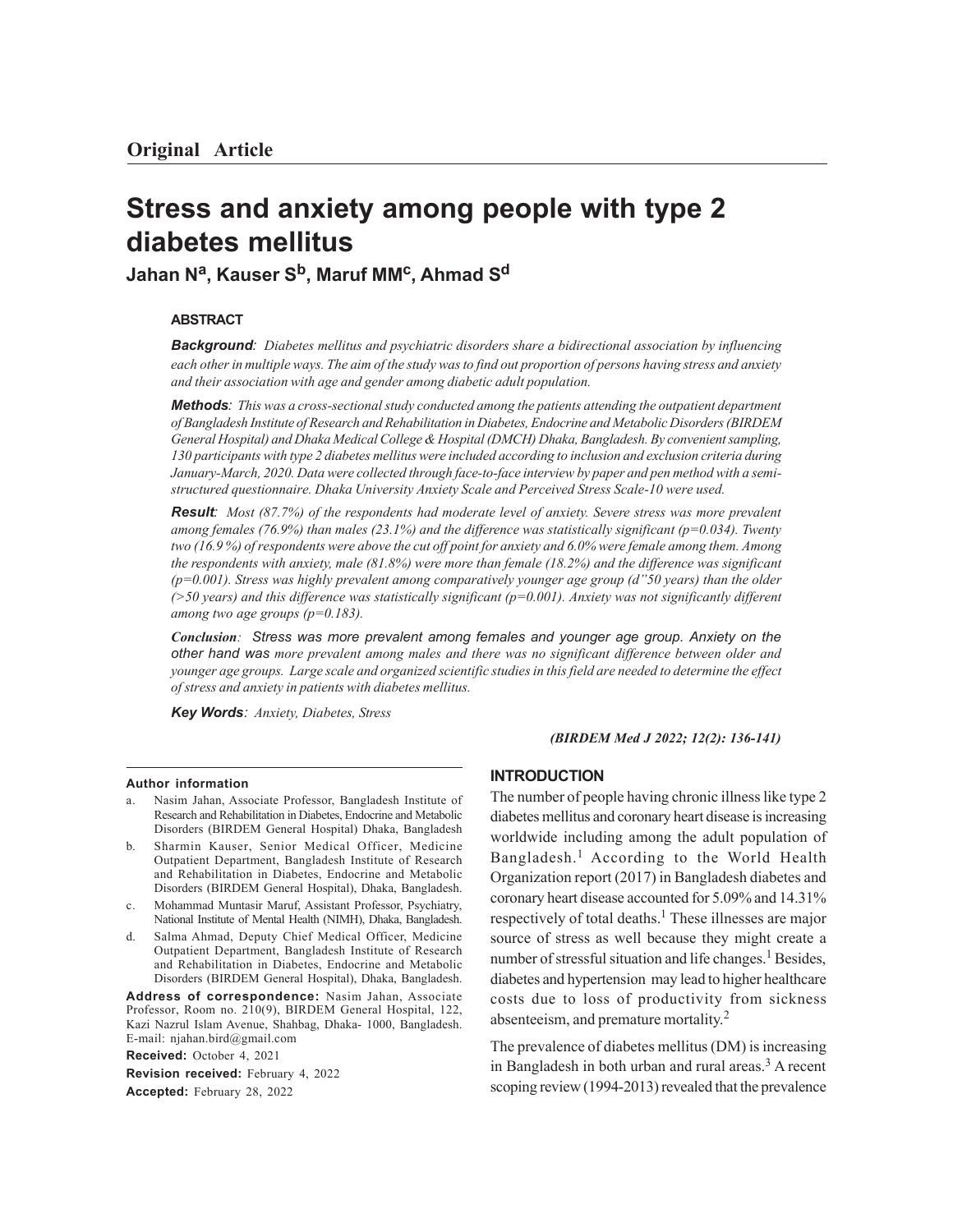of type 2 diabetes varied from 4.5% to 35.0% in Bangladesh.3 The International Diabetes Federation estimated 7.1 million people with diabetes in Bangladesh and almost an equal number with undetected diabetes.<sup>3</sup> This number is estimated to double by 2025 and it will be 13% by 2030.<sup>2</sup> On the other hand, mental illness is also very alarmingly high in Bangladesh. Prevalence of any mental disorder is stated as 16.8% among general adult population in a nationwide study conducted by National Institute of Mental Health.<sup>4</sup> The study found depressive disorders in 6.7% and anxiety disorders in 4.6% of the respondents.<sup>2</sup>

Diabetes and psychiatric disorders share a bidirectional association by influencing each other in multiple ways.<sup>2</sup> The prevalence of anxiety and depressive disorders in type 2 diabetes is approximately 60% higher than the general population. The complications of anxiety and depression affect all populations globally, but more than two-thirds of people who are suffering from these two disorders are living in developing countries.<sup>6</sup> Patients with diabetes who have depression and anxiety disorders usually are less physically active and show less interest to take their prescribed medications.<sup>2</sup> Previous studies show that anxiety and depression have an important negative impact on abilities of diabetic patients.<sup>2</sup> Some of the recent studies, including a systematic review, have reported a higher prevalence and incidence of anxiety disorders in people with type 2 diabetes compared with the general population.8 Female sex, younger age, low socioeconomic status and concomitant chronic illnesses are particular vulnerability factors for developing anxiety disorders<sup>2</sup>.

Psychological stress is believed to be an essential risk factor for DM, and stressful experiences may affect the onset and metabolic control of DM negatively. <sup>9</sup>A large popula-tion-based survey of glucose tolerance found an associ-ation between stressful experiences and the diagnosis of type 2 diabetes which is a complex area with fewer studies being done.<sup>9</sup> The chronic stress factors can over-activate the hypothalamic-pituitaryadrenal (HPA) axis, resulting in an increased release of various insulin counter-regulatory hormones such as cortisol and adrenaline and even-tual negative impact in the metabolic control of  $DM.^9$  Elevated plasma catecholamine levels and glucose intolerance have been found to be associated with stress even in healthy individuals, suggesting that stress can lead to transient hyperglycemia even in the non-diabetic population.<sup>2</sup>

In diabetes, anxiety is associated with poor glycemic control, increased risk of diabetes-related complications including risk of stroke and poor quality of life but these conditions may improve with proper and timely management of anxiety.<sup>8</sup> Hence, it is essential to identify and address anxiety in persons with diabetes as early as possible, in order to reduce the burden of comorbid disease, improve blood glucose control and therefore reduce the risk of diabetic complications.<sup>8</sup>

In this study we aimed to find out proportion of persons having stress and anxiety and their association with age and gender among diabetic adult population attending outpatient department of two different tertiary care hospitals.

# **METHODS**

This was a cross-sectional study conducted among the patients attending the outpatient departments (OPD) of BIRDEM General Hospital and Dhaka Medical College and Hospital (DMCH), Dhaka, Bangladesh. Necessary permission was taken from Directors of the respective Institutes. A total of 130 respondents of 18 years and above, diagnosed as a case of type 2 diabetes mellitus were selected conveniently during January to March 2020. Persons with severe physical or mental illness or cognitive impairment were excluded. After taking informed consent, data were collected by face to face interview with paper and pen method. A semi-structured questionnaire designed by the researcher containing socio-demographic and other variables was used.

In our study we have used two psychometric scales, namely Perceived Stress Scale-10 (PSS-10)<sup>2</sup>,<sup>3</sup> and Dhaka University Anxiety Scale (DU Anxiety Scale)<sup>4</sup>.

Perceived Stress Scale (PSS) measures ''the degree to which situations in one's life are appraised as stressful". The original version of PSS was developed by Cohen et al. and consists of 14 items (PSS-14). This scale was later reduced to 10 items (PSS-10), removing 4 items because of low factor loading based on the results of principal component analysis. A four item version was also developed as a brief version. The PSS, in 14, 10, and 4- item versions, has been frequently used across various cultures and populations and translated into many languages. Among three versions of PSS, the PSS-10 is recommended since it has more satisfactory psychometric properties than PSS-14 and PSS-4.<sup>4</sup> Individual scores on the PSS can range from 0 to 40 with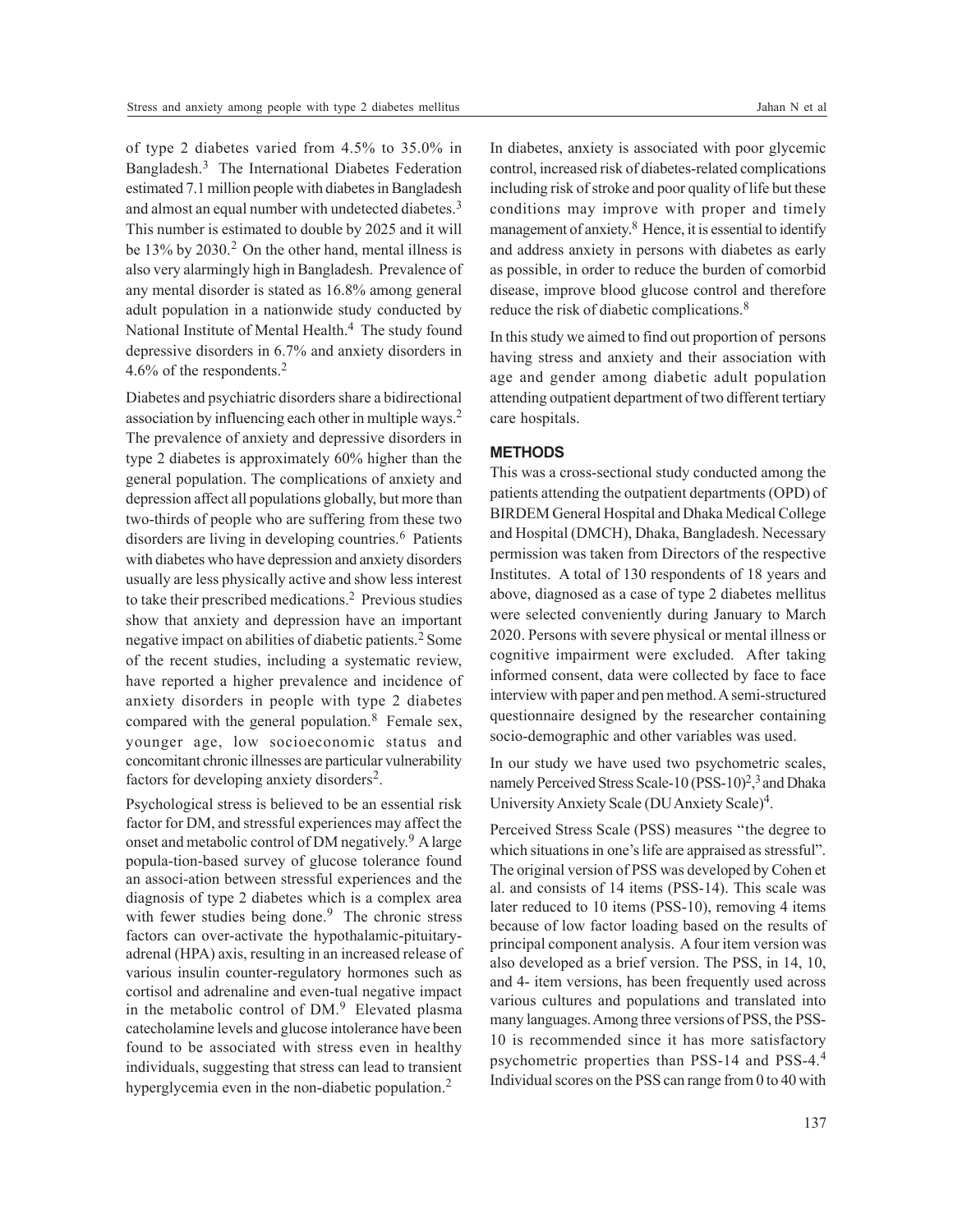higher scores indicating higher perceived stress. Scores ranging from 0-13 is considered low stress, 14-26 moderate stress and 27-40 would be considered high perceived stress.<sup>4</sup>

PSS-10 scale was translated to Bangla, back translated and compared by the researchers with the original English version. Pre-testing with Bangla version of PSS-10 was done among 10 respondents. According to the findings of pretesting the Bangla  $v_1$ was then finalized after necessary m

The Anxiety Scale was developed b  $(2004)$  in the cultural context of measuring level of anxiety of Bangla The scale consists of 36 items on a  $\ddot$ ranging from  $0$  (never applicable) applicable).<sup>12</sup> The reliability and valid enough. The cut of point is 47.5 and anxiety is 54 and less, moderate 55 to & profound 78 to 135 and above.<sup>12</sup>

Data were analyzed using Statistical Package for Social Sciences (SPSS), version 24.0 for Windows.

# **RESULTS**

In the current study, age of the most of the respondents was of d" 50 years (76.2%) with the mean age of 41.09. Among them, proportion of female (50.8%) was slightly higher than male (49.2%). Majority of the respondents were Muslim (96.2%) and service-holder (49.2%). Monthly family expenditure for more than half of the respondents (56.2%) was <20,000 BDT.

Sociodemographic findings are shown in Table I.

| ersion of PSS - 10              | Female          |
|---------------------------------|-----------------|
| odification.                    | Religion        |
| y Deeba & Begum                 | <b>Islam</b>    |
| f Bangladesh for                | Hinduism        |
| deshi population. <sup>12</sup> | Christianity    |
| 5 point Likert scale            | Occupation      |
| to 4 (profoundly                | Service         |
| dity was found high             | <b>Business</b> |
| d scoring for mild              | Student         |
| 66, severe 67 to 77             | House wife      |
|                                 | .               |

**Table I** Socio-demographic characteristics of the study population (N=130)

| Characteristics                  | Frequency      | Percentage |
|----------------------------------|----------------|------------|
| Age                              |                |            |
| $\leq 50$                        | 99             | 76.2       |
| $\geq 51$                        | 31             | 23.8       |
| Gender                           |                |            |
| Male                             | 64             | 49.2       |
| Female                           | 66             | 50.8       |
| Religion                         |                |            |
| Islam                            | 125            | 96.2       |
| Hinduism                         | 4              | 3.1        |
| Christianity                     | 1              | 0.7        |
| Occupation                       |                |            |
| Service                          | 64             | 49.2       |
| Business                         | 41             | 31.5       |
| Student                          | $\overline{4}$ | 3.1        |
| House wife                       | 21             | 16.2       |
| Monthly family expenditure (BDT) |                |            |
| < 20,000                         | 73             | 56.2       |
| 20,000-60,000                    | 45             | 34.6       |
| >60,000                          | 12             | 9.2        |

Most (87.7%) of the respondents had moderate level of stress (114 of 130 respondents). Severe stress was more prevalent among female (76.9%) than male (23.1%) and the difference was statistically significant ( $p < 0.05$ ). (Table II)

Twenty-two (16.9%) of respondents were above the cut off point for anxiety and 6.0% were females among them. Among the respondents with anxiety male (81.8%) was more than female (18.2%) and the difference was significant (p<0.05). (Table III)

|               | <b>Table II</b> Stress level and gender of the respondents ( $N = 130$ ) |              |              |                              |
|---------------|--------------------------------------------------------------------------|--------------|--------------|------------------------------|
| <b>Stress</b> | Male                                                                     | Female       | Total        | Test statistic               |
| Mild          | $3(100\%)$                                                               | $0(0.0\%)$   | $3(100\%)$   | $\chi^2_{(2)=}$ 6.775p=0.034 |
| Moderate      | 58 (50.9%)                                                               | $56(49.1\%)$ | $114(100\%)$ |                              |
| Severe        | $3(23.1\%)$                                                              | $10(76.9\%)$ | $13(100\%)$  |                              |

| <b>Table III</b> Gender of the respondents and presence of anxiety $(N = 130)$ |              |              |              |                                  |
|--------------------------------------------------------------------------------|--------------|--------------|--------------|----------------------------------|
| Anxiety                                                                        | Male         | Female       | Total        | Test statistic                   |
| No anxiety                                                                     | $46(42.6\%)$ | $62(57.4\%)$ | $108(100\%)$ | $\chi^2_{(1)} = 11.251p = 0.001$ |
| Anxiety present                                                                | $18(81.8\%)$ | $4(18.2\%)$  | $22(100\%)$  |                                  |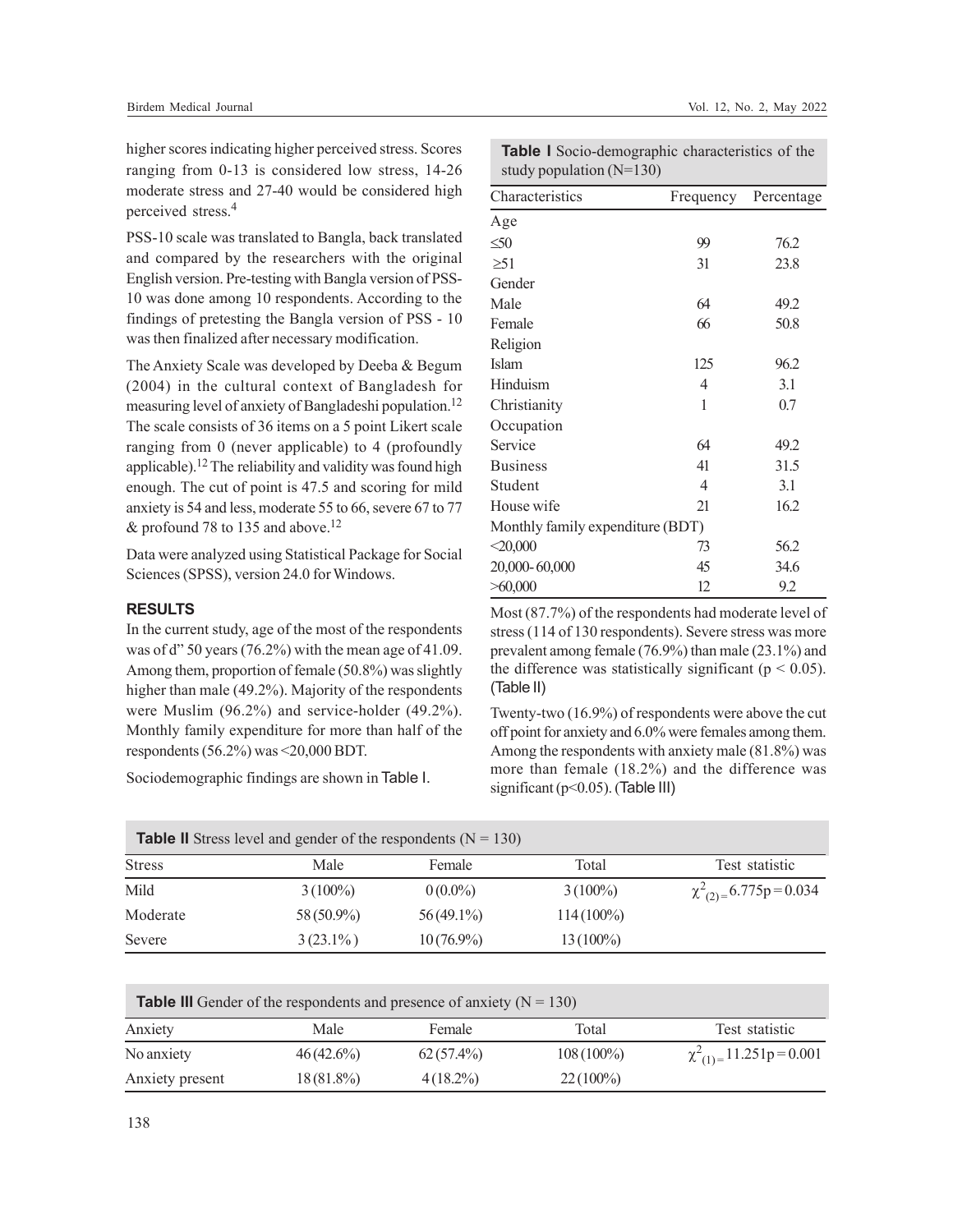| <b>Table IV</b> Association of age of the respondents with Stress and Anxiety ( $N = 130$ ) |                 |                   |          |         |
|---------------------------------------------------------------------------------------------|-----------------|-------------------|----------|---------|
| Variable                                                                                    | Mean difference | $95\%$ CI         |          | p value |
| <b>Stress</b>                                                                               | 2.927           | $1.264 - 4.590$   | 3.482    | 0.001   |
| Anxiety                                                                                     | $-6.120$        | $-15.168 - 2.928$ | $-1.338$ | 0.183   |

Independent t test revealed that stress was highly prevalent among comparatively younger age group (dd 50 years) than the older  $($  > 50 years) and this relation was statistically significant ( $p$  <0.05) but anxiety was not significantly different among two age groups (p >0.05). (Table IV)

## **DISCUSSION**

In this study a total of 130 adults of 18 years and above were included. Among these respondents 10% had sever level of perceived stress as per PSS-10. In a study conducted in Chennai 32% of the participants had high scores and 3% had very high scores on PSS scale.<sup>15</sup> In another study conducted in at a rural tertiary care center in Kolar district of Karnataka 'perceived stress' was detected in 39.3% of the participants, on the other hand, another study conducted in Mangalore, Karnataka, among type 2 diabetic patients showed 22.1% had stress using PSS-10.<sup>16</sup> A study done in 17 countries including India, reported 9.8% of diabetics to be under permanent stress using two semi structured questions.<sup>16</sup> Studies done in various countries such as China, Malaysia, Croatia, and Japan have shown varying levels of stress among diabetics ranging from 7% to 15.2% using different scales of assessment.<sup>16</sup> In a case control study conducted in Karnataka state of India, stress was found to be high among diabetics (22.17%) as compared to that in non-diabetics (16.92%).<sup>17</sup> In another case control study using DASS in Faisalabad, Pakistan it was observed that the 47.9%, 69.6% and 62.9% patients with type-2 diabetes mellitus were suffering in depression, anxiety and stress respectively.<sup>18</sup> In our study, stress level was found to be high among 10% of participants, which is a bit low in comparison to above mentioned studies.

In this study 16.9% of respondents were above the cut off point for anxiety as per DU Anxiety scale. In a study conducted in Pakistan the prevalence of anxiety symptoms in patients with type 2 diabetes using the Hospital Anxiety and Depression Scale was reported to be around 57.9%19. In a diabetic center in Tabuk among diabetic population anxiety was reported among 4.3% of the patients.<sup>9</sup>

In a collaborative study across 15 countries differing in socioeconomic status, cultural background and levels of healthcare services, anxiety disorder was observed in 18% of people with type 2 diabetes.8 Factors associated with higher prevalence of anxiety disorders were female gender, longer duration of diabetes, more diabetes complications and poorer diabetic control.8 In that study Bangladesh was included and among 194 samples no patient with anxiety was screened out with the scale used that is MINI. $8$  There are wide variations in the prevalence of anxiety disorders across countries and within, which could be due to heterogeneous study samples, the use of different assessment tools and even using different cut-off levels within the same scales. $8$ 

In our study 76.9% of the respondents who had severe stress were female. On the other hand, 18.2% was female among the persons above cut off value for anxiety scale. Gender difference in psychological distress has long been a focus of many scientific studies. Relevant previous epidemiological researches showed that in general, females tend to suffer more from mental problems than males. Females and males respond to stress differently as a consequence of their differential sensitivity to events.<sup>21</sup> Females are more vulnerable to stress and pain than males, so they might experience greater sadness and anxiety, furthermore self-concepts of traditional masculinity and femininity can affect their attitudes and behaviors towards life experiences.21 The prescribed gender role expectations, in turn, lead to their differential internalizing and externalizing problems and it has been evidenced that women were more likely to struggle with internalizing disorders such as depression and anxiety. 21

In a study conducted in Karachi, Pakistan using PSS, findings revealed significant gender difference on the variable of perceived stress (p<.05) and female diabetics score higher than male diabetics.<sup>22</sup>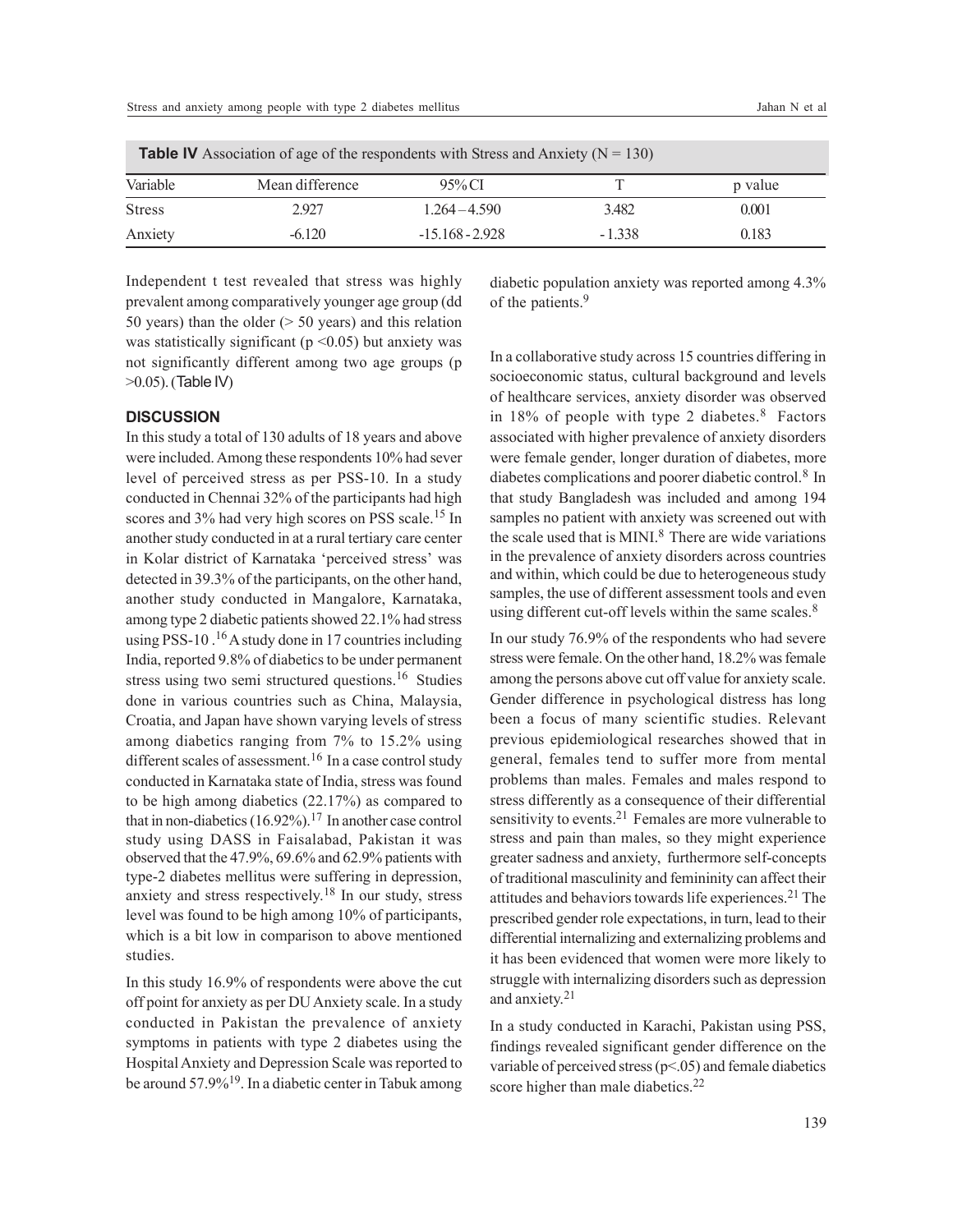In a matched case-control study in Qatar, diabetic women had higher depression (63.3% vs 50.4%), anxiety (70.1% vs 61.6%) and stress (73.3% vs 61.4%) scores than men in that study.<sup>23</sup> Another cross sectional study carried out in Malaysia showed stress and anxiety significantly associated with female sex.<sup>24</sup>

In our study we found that stress level was significantly high in female but anxiety level was not. Stress was highly prevalent among comparatively younger age group and this relation was statistically significant. But anxiety was found not significantly different among 2 age groups.

Epidemiologic surveys of the general population have consistently found that current and lifetime anxiety disorders are less prevalent in older than younger adults. Reason for this finding is unknown, but several hypotheses have been proposed. These hypotheses include age-related changes in brain neurotransmitter function, age-related psychological and/or social changes, disorder-associated mortality, and a cohort effect. Other proposed hypotheses include reluctance on the part of older people to acknowledge emotional and psychological symptoms, reduced sensitivity of epidemiologic survey instruments in older persons, and recall bias.<sup>25</sup> A cross sectional study was conducted to compare the frequency of anxiety disorders in older and younger persons findings of which are consistent with those of community-based epidemiologic surveys, that anxiety disorders are more prevalent in younger adults.<sup>25</sup>

Our study was conducted in two selected tertiary care hospitals. So, the study population might not represent the whole community. The respondents were selected conveniently due to time constraints and other reasons. As a result, there might be some selection bias.

**Authors' contribution:** NS planned the research and drafted manuscript. SK, SA collected data. MMM analyzed data. All authors read, revised and approved the final manuscript.

## **Acknowledgement:** None

**Conflicts of interest:** Nothing to declare

# **Funding:** None

### **REFERENCES**

- 1. Parvin M, Keya MK. Factors Influencing the Perception of Stress among Patients with Chronic Illnesses. Jurnal Psikologi Malaysia 2018; 32(2): 1-11.
- 2. World Economic Forum, Harvard School of Public Health. The Global Economic Burden of Non communicable Diseases. Geneva, Switzerland: World Economic Forum 2011; 45.
- 3. Mohiuddin AK. Diabetes Fact: Bangladesh Perspective. International J Diabetes Research 2019; 2(1): 14-20. http:/ /www.ghrnet.org/index.php/ijhr/article/view/2457
- 4. NIMH Fact Sheet, Available from: URL: https:// www.who.int/docs/default-source/searo/bangladesh/pdfreports/cat-2/nimh-fact-sheet-5-11-19.pdf? sfvrsn= 3e62 d4b0\_2
- 5. Balhara YPS. Diabetes and psychiatric disorders. Indian J Endocrinol Metab 2011; 15(4): 274-283.
- 6. Dehesh T, Dehesh P, Shojaei S. Prevalence and Associated Factors of Anxiety and Depression Among Patients with Type 2 Diabetes in Kerman, Southern Iran. Diabetes, Metabolic Syndrome and Obesity: Targets and Therapy 2020; 13: 1509-1517.
- 7. Merikangas KR, Ames M, Cui L, Stang PE, Ustun TB, Korff MV, et al. The impact of comorbidity of mental and physical conditions on role disability in the US adult household population. Arch Gen Psychiatry 2007; 64(10): 1180-1188. doi:10.1001/archpsyc.64.10.1180
- 8. Chaturvedi SK, Manche Gowda S, Ahmed HU, Alosaimi FD, Andreone N, Bobrov A et al. More anxious than depressed: prevalence and correlates in a 15-nation study of anxiety disorders in people with type 2 diabetes mellitus. General Psychiatry 2019; 32: 1-20. e100076. doi:10.1136/gpsych-2019-100076
- 9. Mishra A, Podder V, Modgil S, Nagarathna R, Khosla R, Anand A, et al. Higher Perceived Stress and Poor Glycemic Changes in Prediabetics and Diabetics Among Indian Population. Journal of Medicine and Life 2020; 13(2): 132-137.
- 10. Cohen S, Kamarck T, Mermelstein R. A global measure of perceived stress. Journal of Health and Social Behavior 1983; 24(4), 385–396. https://doi.org/10.2307/2136404
- 11. Cohen S, Williamson GM. Perceived stress in a probability sample of the United States. In Spacapan S, Oskamp S (eds). The social psychology of health: Claremont Symposium on Applied Social Psychology. Newbury Park, CA: Sage; 1988: 31-67.
- 12. Deeba F and Begum R. Development of an anxiety scale for Bangladeshi population. Bangladesh Psychological Studies 2004; 14: 39-54.
- 13. Maroufizadeh S, Foroudifard F, Navid B, Ezabadi Z, Sobati B, Omani-Samani R. The Perceived Stress Scale (PSS-10) in women experiencing infertility: A reliability and validity study. Middle East Fertility Society Journal 2018; 23: 456-459.
- 14. https://www.apa.org/news/press/releases/stress/2010/ gender-stress
- 15. Sendhilkumar M, Tripathy JP, Harries AD, Dongre AR, Deepa M, Vidyulatha A, et al. Factors associated with high stress levels in adults with diabetes mellitus attending a tertiary diabetes care center, Chennai, Tamil Nadu, India. Indian J Endocrinol Metab 2017; 21(1): 56-63. doi: 10.4103/2230-8210.196006.